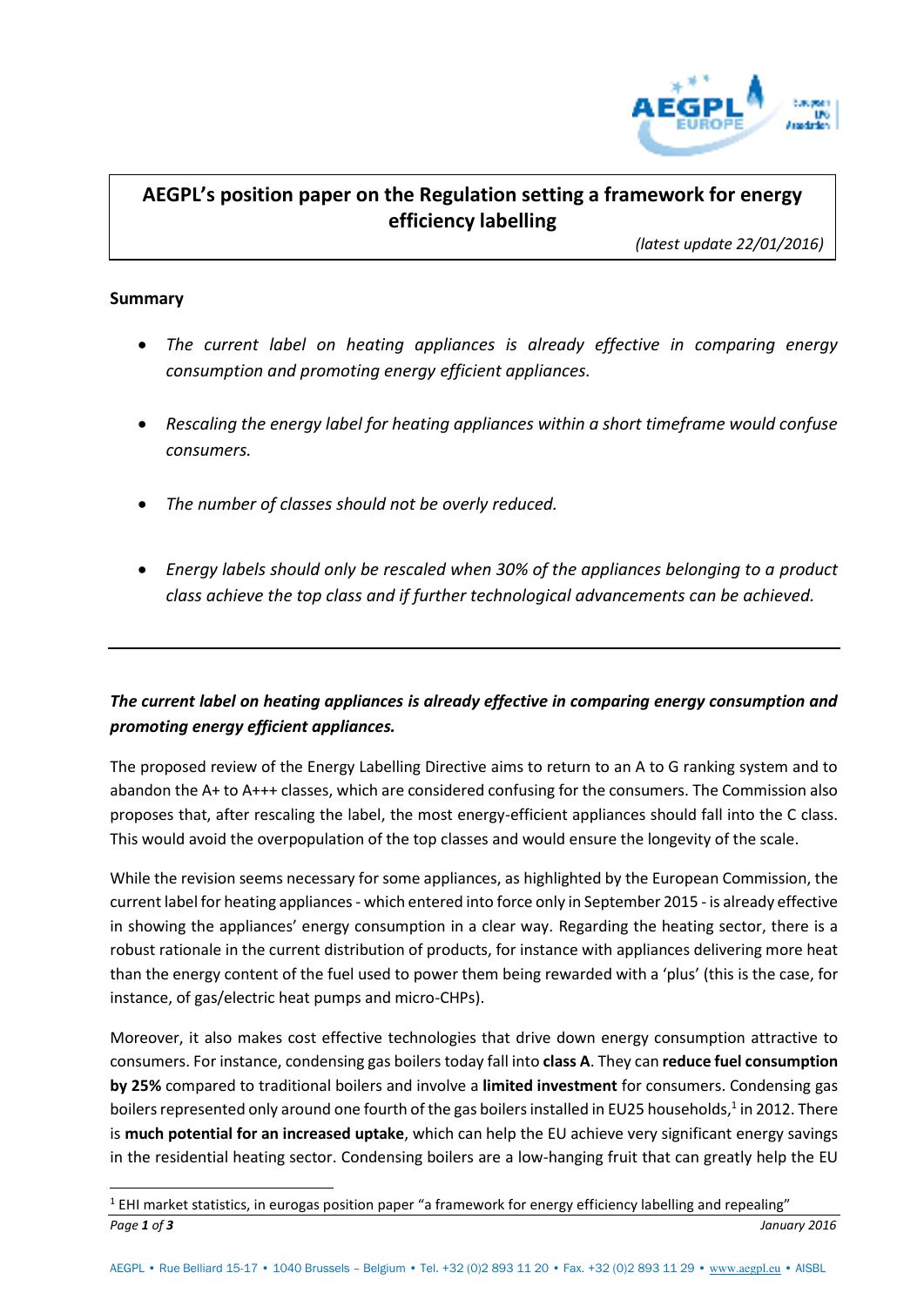

to reach its energy efficiency targets, as they are widespread on the market and can be easily replaced with more efficient models, with low installation and maintenance costs.

# *Rescaling the energy label for heating appliances within a short timeframe would confuse consumers*

The Commission's proposal would in fact mean that condensing gas boilers currently on class A would fall into category E. Instead of investing in a new and more efficient condensing boiler, consumers would repair their old, inefficient boiler. Making more efficient condensing boilers look less attractive to consumers would have a counter-productive effect.

Similarly, it is unlikely that consumers would **invest in more efficient and expensive cutting-edge** heating appliances, such as micro-CHPs and gas heat pumps, as they would **at best be included in the C or D class**. Hence, rescaling the labels would have the perverse effect of slowing down the uptake of more efficient heating technologies and make it difficult for the EU to achieve its energy efficiency targets.

### *The number of classes should not be overly reduced*

**Overly reducing the number of classes would discourage consumers to invest**, as they would be unable to compare products' efficiency. The proposal envisages the elimination of the "A+" classes and plans to keep the top two classes (i.e. "A" and "B") empty. This means that, for instance, heating appliances, which are now evenly spread among nine classes, would be squeezed into five. If this approach was to be adopted, manufacturers would not be able to effectively display the efficiency of their products. Appliances with significantly different energy performance would be put in the same class. In addition, consumers would be unable to accurately estimate the running costs of different appliances.

## *Energy labels should only be rescaled when 30% of the appliances belonging to a product class achieve the top class and if further technological advancements can be achieved.*

The top classes for heating appliances (A+ to A+++) are **not overpopulated**, contrary to other white goods. The market share of the highest classes of heating appliances is presently less than 5%. Furthermore, residential heating appliances have already reached a high level of energy efficiency making it **unlikely** for new technology developments to cause an **overpopulation** of the A+ to A+++ classes in the next 10 years. While the efficiency of the best available technologies keeps being improved with R&D, it is expected that if the rescaling was put into place, it would take them years to reach the empty A and B classes. Permanently empty classes would discourage replacement of old heating appliances, and affect all available technologies.

AEGPL agrees with the Commission that, in order for the energy label to continue being effective in driving down the energy consumption, it needs to be rescaled **when appropriate**. In fact, not rescaling energy labels would eventually make consumers unable to understand the energy efficiency of products. For this